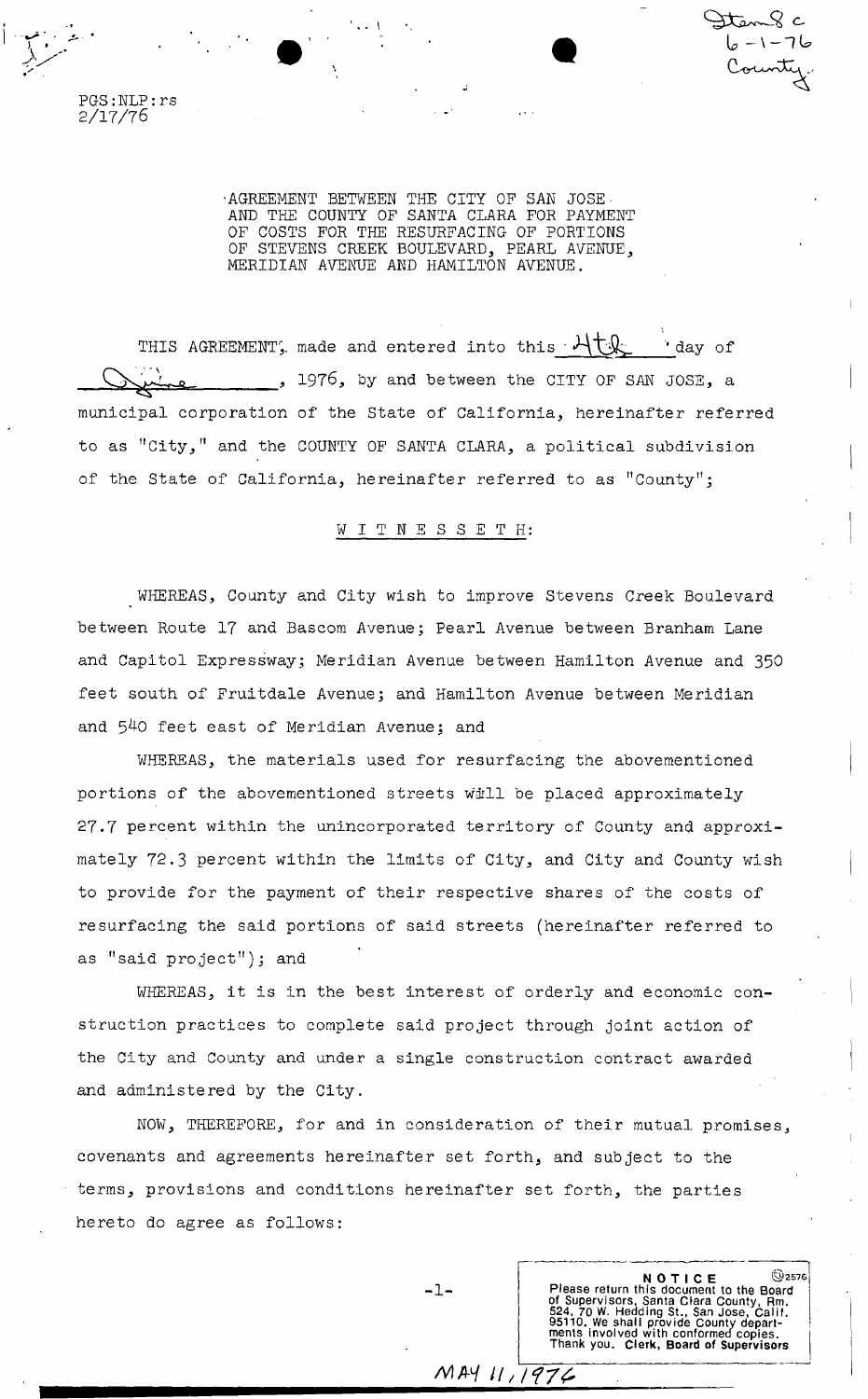1. Preparation of Plans and Specifications/Bid Approval. Cityshall prepare plans and specifications for said project and submit copies of said plans and specifications to County for approval thereof. Upon approval by County, City shall advertise said project for bid. County shall review all bids and City shall not award a contract until County has approved the bids. County reserves the right to reject all bids.

2. Exercise of Powers. Upon award of a bid, City shall supervise the work to completion. In the exercise of this joint powers agreement, City shall be the administering agency and, as such, shall possess all powers common to both City and County which may be necessary to effectuate the purpose of this agreement, subject only to the manner of exercise of such powers provided herein and the restrictions imposed by law upon City in the exercise of such powers.

3. Construction Costs. Within thirty (30) days after approval by County of the plans and specifications for said project, County shall pay to City a total sum of Sixty Four Thousand Eight Hundred Dollars  $(*64,800.00)$ , which is the amount presently estimated by City to be the combined total construction cost of the portions of said project within the unincorporated territory of County. As used in this agreement, the term "construction cost" shall mean the total of all costs incurred and expenditures made by City in connection with constructing said project, including engineering costs and expenses, costs and expenses of preparing plans and' specifications, costs and expenses for inspection, publication, advertising and printing, cost of extra work and materials in connection with such work authorized by City, and cost of all materials not included in the contract price of said construction contract expended on said project.

4. Insurance. City shall require any contractor awarded a contract for any portion of said project to secure and maintain in full force and effect at all times during the construction of said project, and until said project is accepted by City, public liability and property damage insurance, in forms and limits of liability satisfactory and acceptable to both City and County, insuring their

```
-2-
```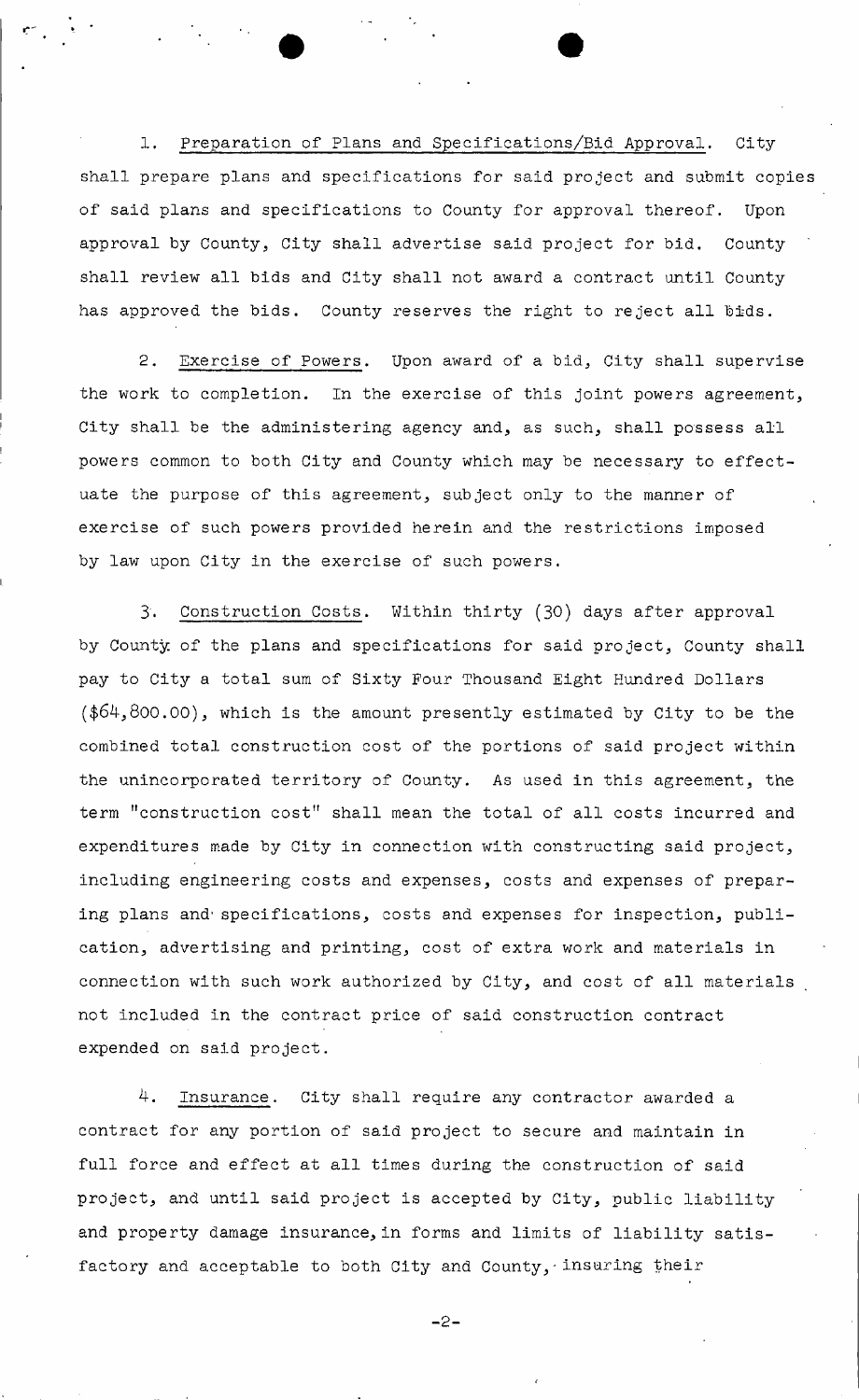respective officers and employees from and against any claims, loss, liability, cost or expense arising out of or in any way connected with the construction of said project.

The aforementioned policy shall contain a provision that the insurance afforded thereby to City and County and their respective officers and' employees shall be primary insurance to the full limits of liability of the policy, and if City or County or their respective officers or employees have other insurance against a loss covered by such policy, that other insurance shall be excess insurance only. Said policy shall contain cross liability and severability clauses.

5. Final Accounting. Upon completion of said project, City shall submit to the County a final accounting of the total construction cost.

In the event the final accounting shows that the estimate of  $27.7\%$ as land attributable to County is 'too low or that the amount advanced by County under paragraph 3 hereof is therefore or otherwise,insufficient to constitute fullpayment for County's share as determined by the final accounting, County shall pay to City the difference within sixty (60) days from receipt of said final accounting.

In the event the final accounting shows that the estimate of  $27.7\%$ as land attributable to County is too high, or that the amount advanced by County under paragraph 3 hereof is therefore or otherwise in excess of full payment for County's share as determined by the final accounting, City shall return to County the difference within sixty (60) days from receipt by County of the final accounting.

Notwithstanding paragraph  $3$  or anything else in this paragraph  $5,$ County shall not be obligated to pay any sum in excess of Seventy-two Thousand Dollars (\$72,000.00).

6. Records and Accounts. City shall keep, maintain and render available for inspection by County or its authorized representative, records and books which will provide a complete and accurate account of all costs, fees and expenditures made by City on construction of said project.

 $-3-$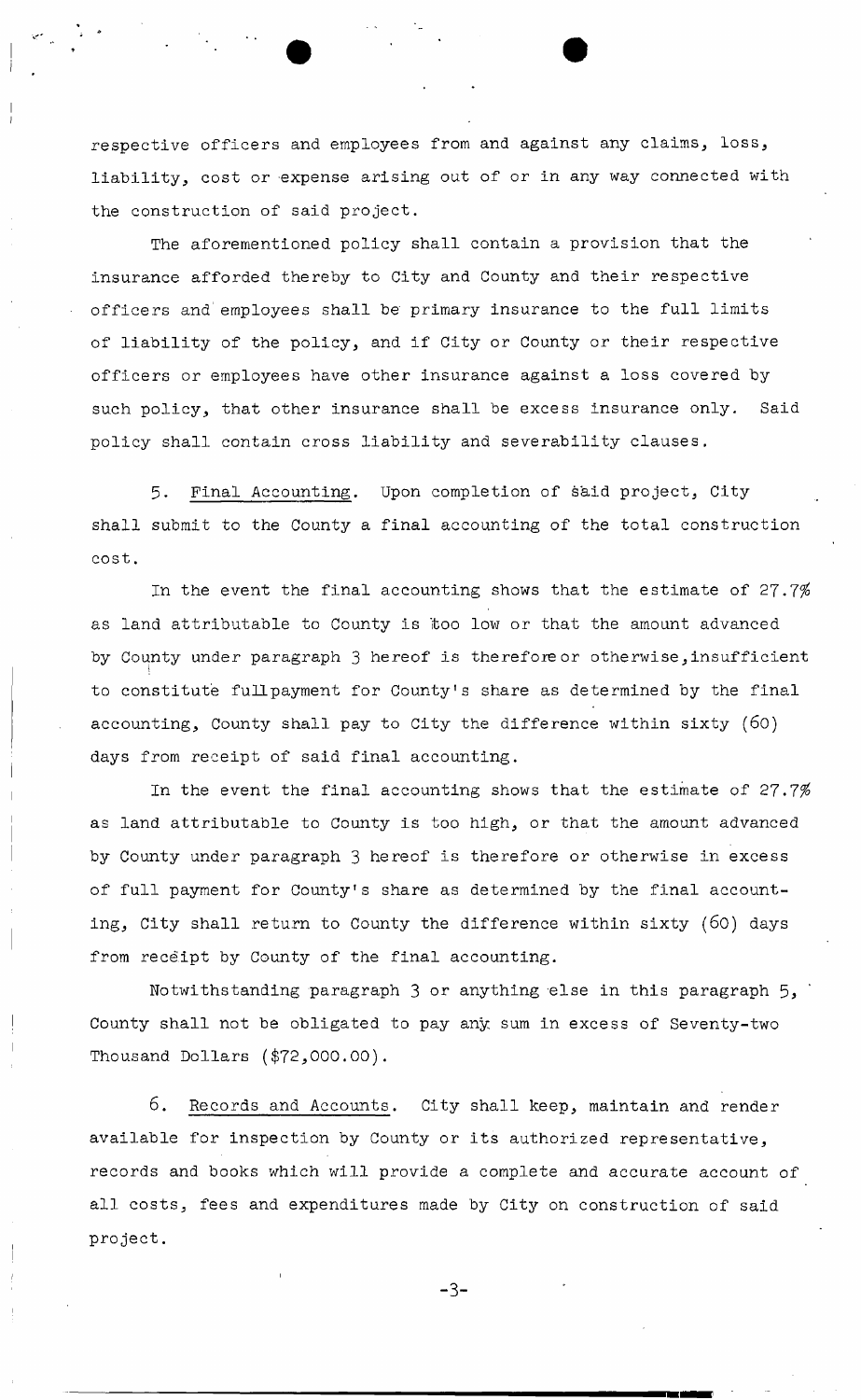7. Annexation. In the event any portions of the area within the limits of said project is annexed to City before the date of approval of said plans and specifications by County, County's share of the total construction cost shall be reduced in proportion to the amount of territory annexed.

8. Termination. This agreement shall terminate on December 31, 1976, if City has not awarded a contract for construction of said project prior to said date. In the event of such termination, City shall refund to County all sums advanced under Paragraph 3 of this agreement.

WITNESS THE EXECUTION HEREOF the day and year first hereinabove set forth.

APPROVED AS TO FORM:

to mev

ATTEST: FRANCIS- L, GREINE R **PE-Deputy** dity dlerk ^

CITY OF SAN JOSE, a municipal corporation

 $\overline{\text{var}}$ "City"

APPROVED AS TO FORM:

General Compoor  $\overline{\rm{course}}$   $\overline{\rm{I}}$ 

ATTE

Donald M. Rains^ Clerk Board of Supervisors

COUNTY OF  $\frac{N}{2}$ ANTA CLARA $\frac{N}{2}$  political suodivisio  $\widetilde{\text{carg}}$  of Supervisors

"County"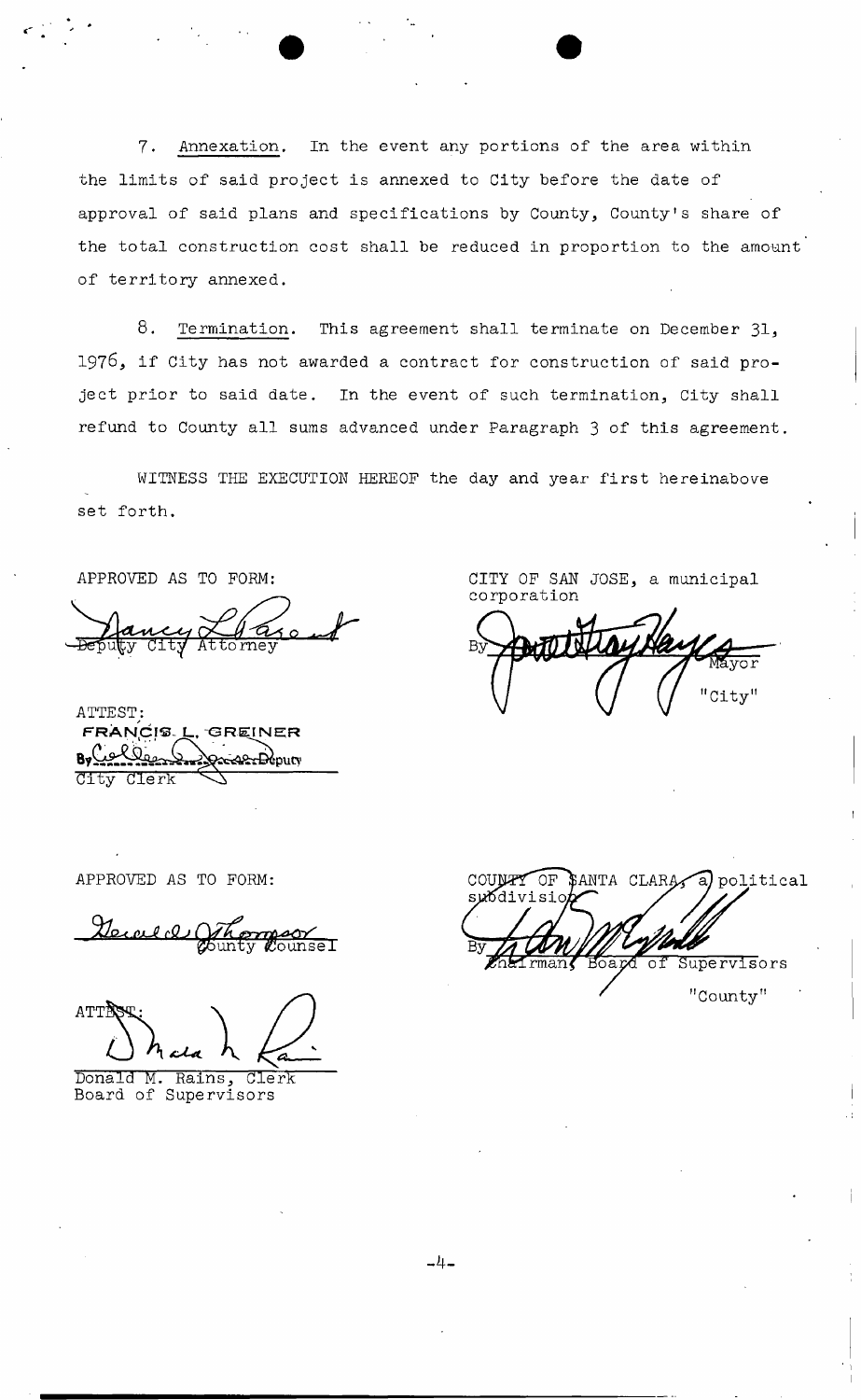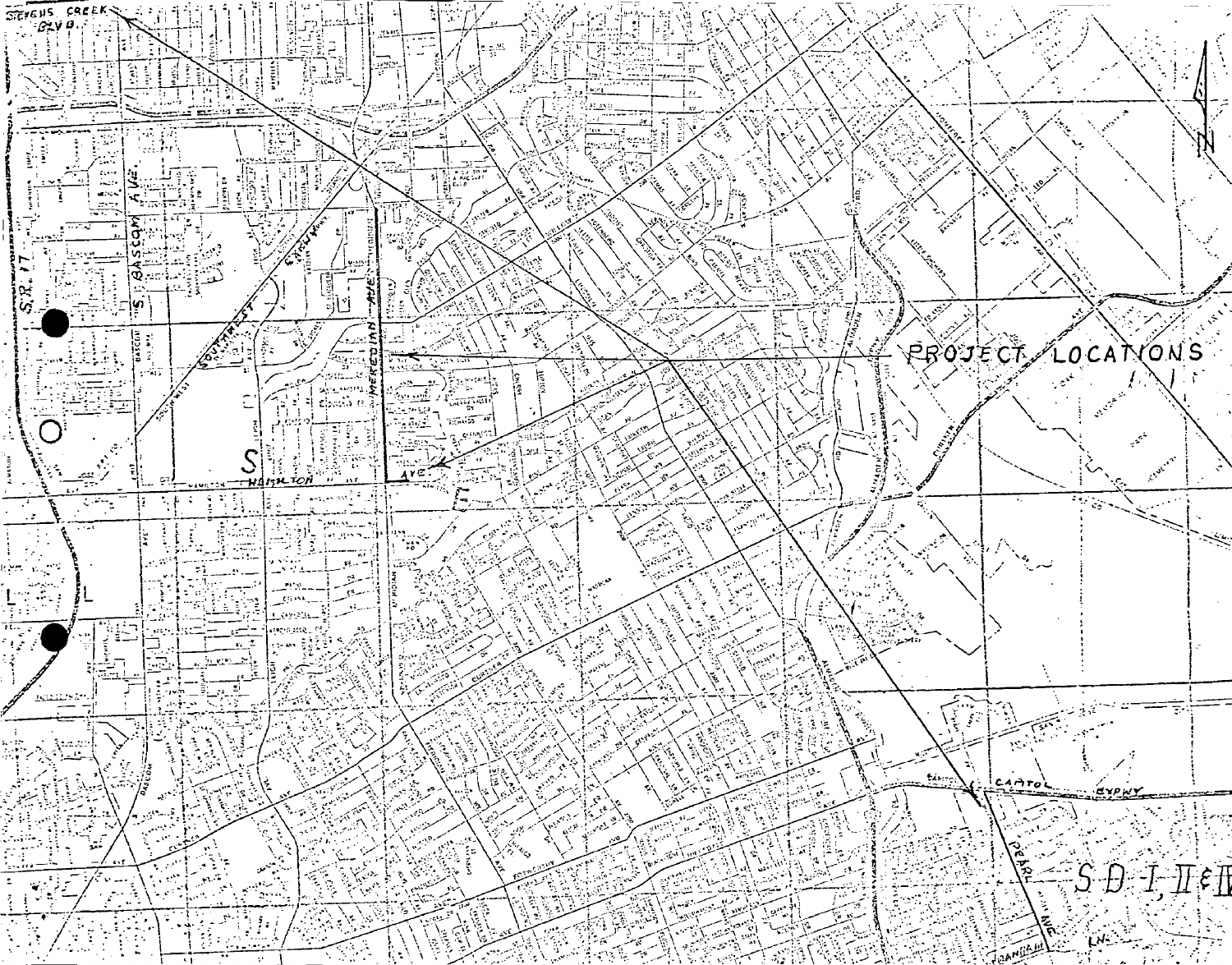

# **CITV OF SAN JOSE, CALIFORNIA**

SOI NORTH FIRST STREET SAN JOSE. CA S5110 (408) 277-4000

June 4, 1976

County of Santa Clara c/o Board of Supervisors, Rm. 524 70 W. Hedding Street San Jose, CA 95110

Enclosed for your files is an executed copy of the agreement for payment of costs for the resurfacing of portions of Stevens Creek Blvd., Pearl Avenue, Meridian Avenue and Hamilton AVenue with the City of San Jose.

 $Colleen$ Enclosure

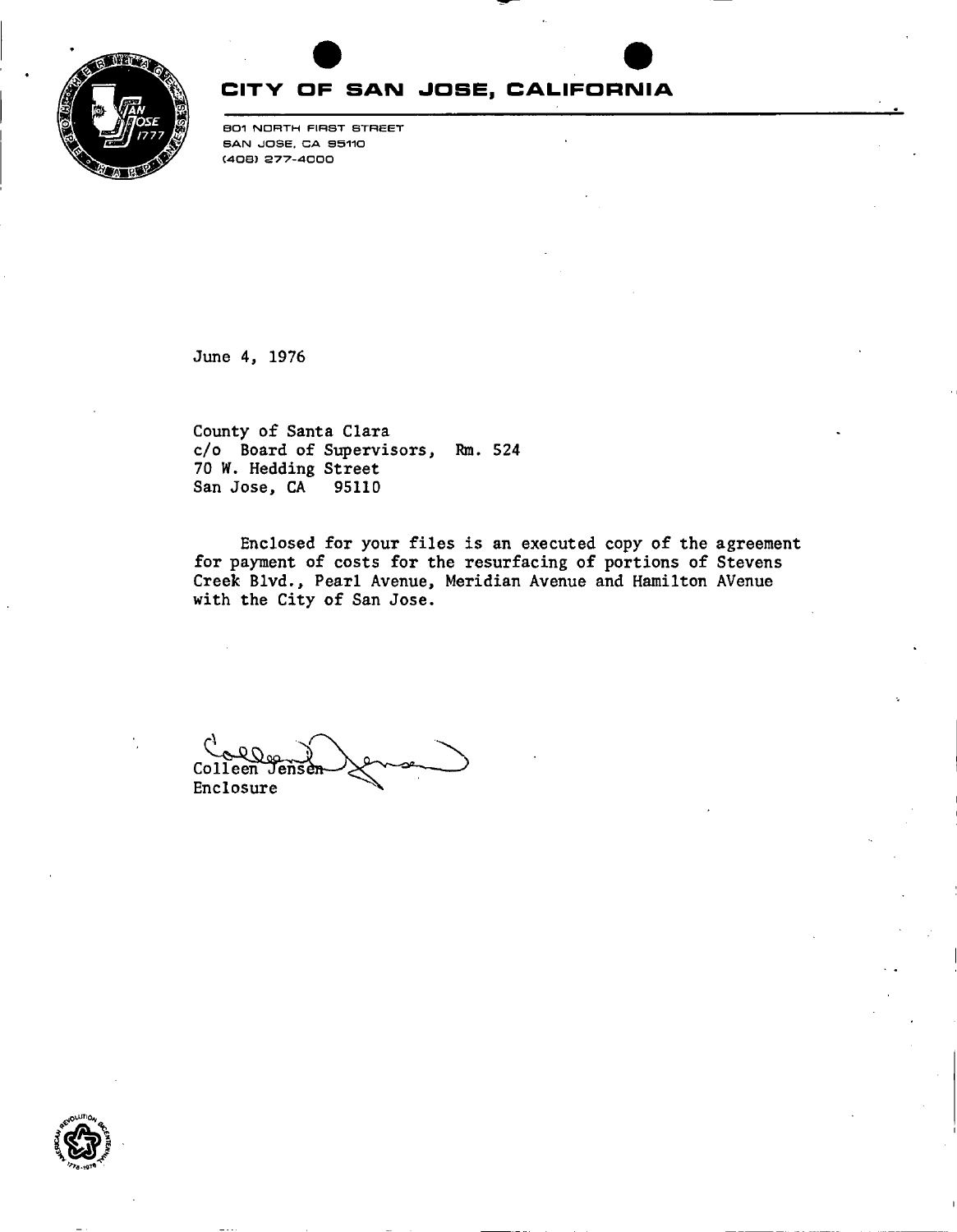$\alpha$ 

# $\mathcal{D} \left( \frac{\partial \mathcal{D}}{\partial \mathcal{D}} \right) = \mathcal{D} \left( \mathcal{D} \right) \mathcal{D} \left( \frac{\partial \mathcal{D}}{\partial \mathcal{D}} \right)$

 $\pmb{\sigma}$ 

 $\sum_{i=1}^n \frac{1}{i}$ 网络糖 医心神质医心包细胞

 $\sigma_{\rm{c}}$  .

 $\sim$   $\,$ 

 $\frac{\partial \mathcal{L}^{\mathcal{L}}(\theta)}{\partial \mathcal{L}^{\mathcal{L}}(\theta)} = \frac{\partial \mathcal{L}^{\mathcal{L}}(\theta)}{\partial \mathcal{L}^{\mathcal{L}}(\theta)}$ 

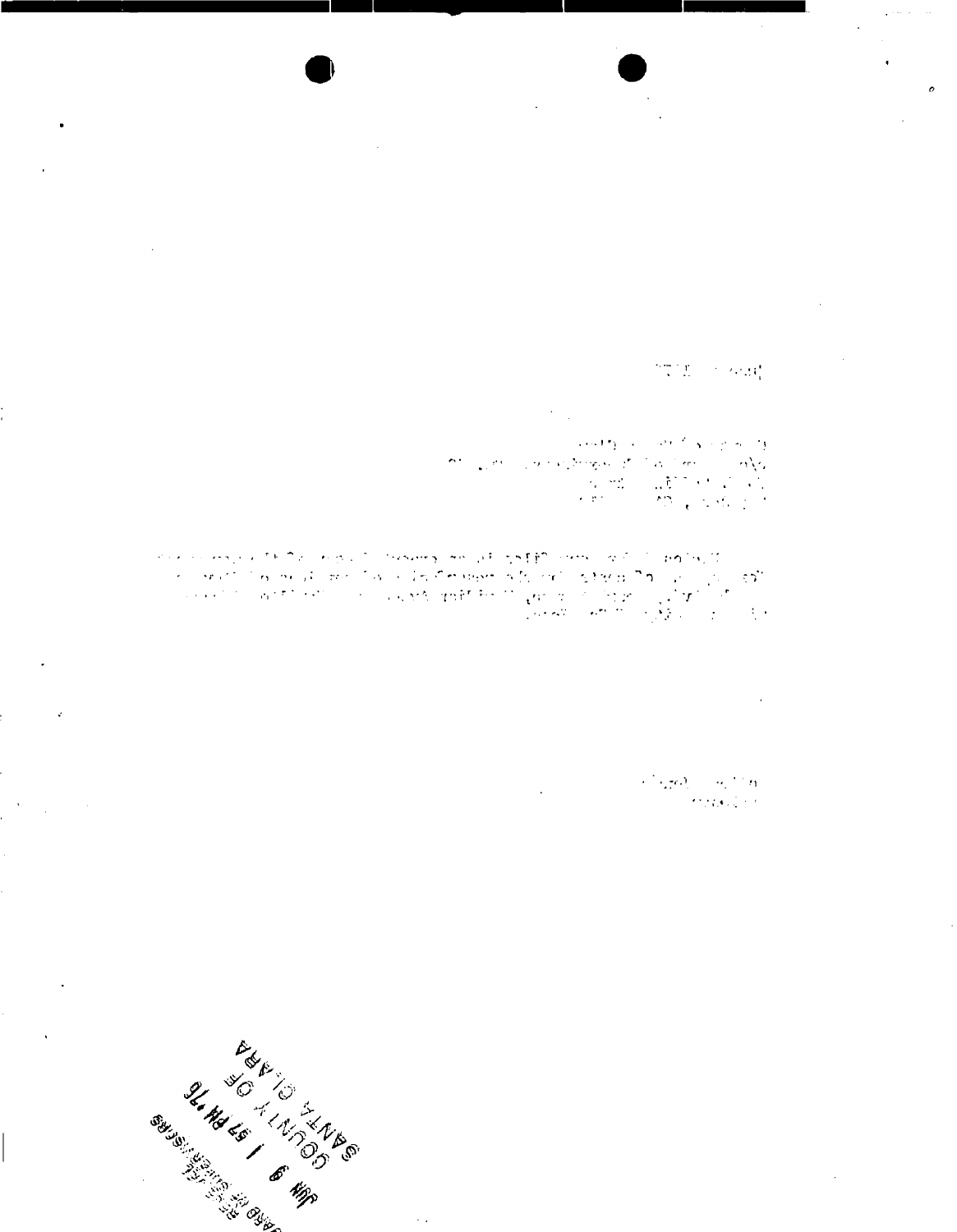**May 12, 1976** 

**Mrs. Janet GrayHayea, Mayor City of san Jose 801 North First Street San Joee, California 95lio** 

**Subjects Agreement with the city of,san Jose for payment of Coats for Resurfacing Portions**  of Stevens Creek Boulevard, Pearl Avenue, **. Meridian Avenue and Hamilton Avenue** 

Dear Mayor Hayes:

• \* *\* •* • • *^ • •* ' ' ; \*

**Enclosed you will find three executed counterparts of**  an agreement between the County of Santa Clara and the **Citylbf San Jose. The Board of Supervisors at its regularly scheduled meeting oh May 11, 1976 authorised execution of this agreement on behalf of the county.** 

**After execution of all copies, we would appreciate your returning the copy so designated to this office.** 

AND AND THE REAL PROPERTY AND REAL PROPERTY.

**Very truly yours,** 

By.

**BOARD OF SUPERVISORS Donald M. Rains, clerk** 

 $y$   $\cup$ 

**Deputy clerk** 

DMR:idc<br>Enclosures Enclosures ; cc: Roads Operations, Transporte trongagency

 $\mathbf{y} = \mathbf{y}$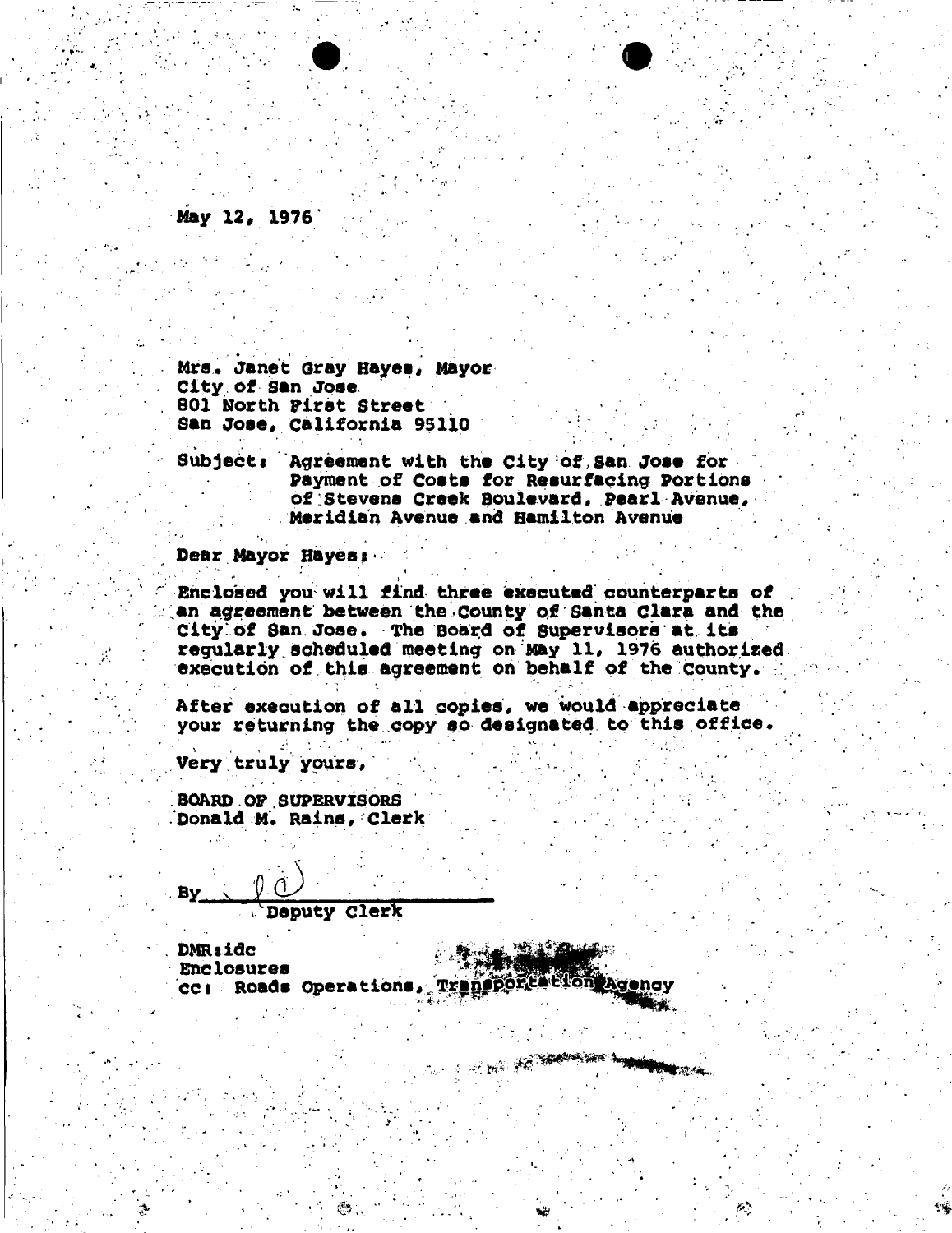Item 4

Change Order No.

#### **BOARD OF SUPERVISORS** SANTA CLARA COUNTY

#### May 12, 1976 DATE.

|                                                               | Agreement             | The following :contractxwas: awarded: or changer order was approved by the |               |                        |  |
|---------------------------------------------------------------|-----------------------|----------------------------------------------------------------------------|---------------|------------------------|--|
| Board of Supervisors at a meeting held:                       |                       |                                                                            |               |                        |  |
|                                                               |                       |                                                                            | $May$ 11 1976 |                        |  |
| Project to be charged Roads Operations, Transportation Agoncy |                       |                                                                            |               |                        |  |
|                                                               | Road Maintonance Fund |                                                                            |               |                        |  |
| For the amount of \$ See Agreement Attached                   |                       |                                                                            |               |                        |  |
| Contractor City of San Jose, 201 N. 1st St., San Jose 95110   |                       |                                                                            |               |                        |  |
|                                                               |                       |                                                                            |               |                        |  |
| <b>Rudget Item</b>                                            |                       |                                                                            |               | (for Controllar) (100) |  |

 $\frac{1}{2}$ Dorato

DONADD M. RAINS/ic Clerk of the Board

WHITE ----- CONTROLLER<br>CANARY -- FILE<br>PINK ---- PUBLICWORKS<br>GOLD.ROD PUBLICWORKS